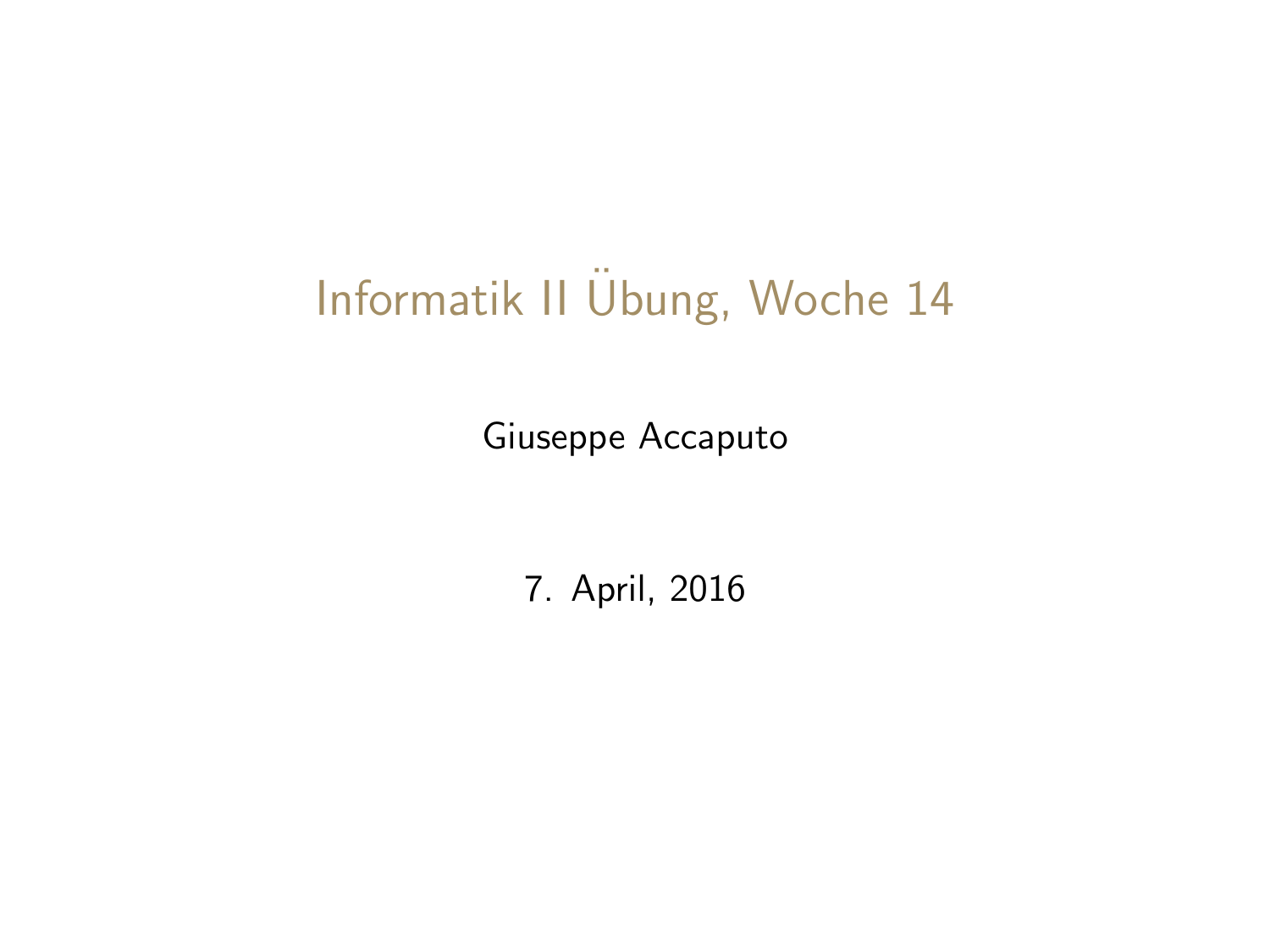Informatik II [Ubung, Woche 14](#page-0-0) ¨

### Plan für heute

- 1. Java Klassen Beispiel:
	- Implementation eines Vorlesungsverzeichnis (VVZ)
- 2. Vorbesprechung Übung 6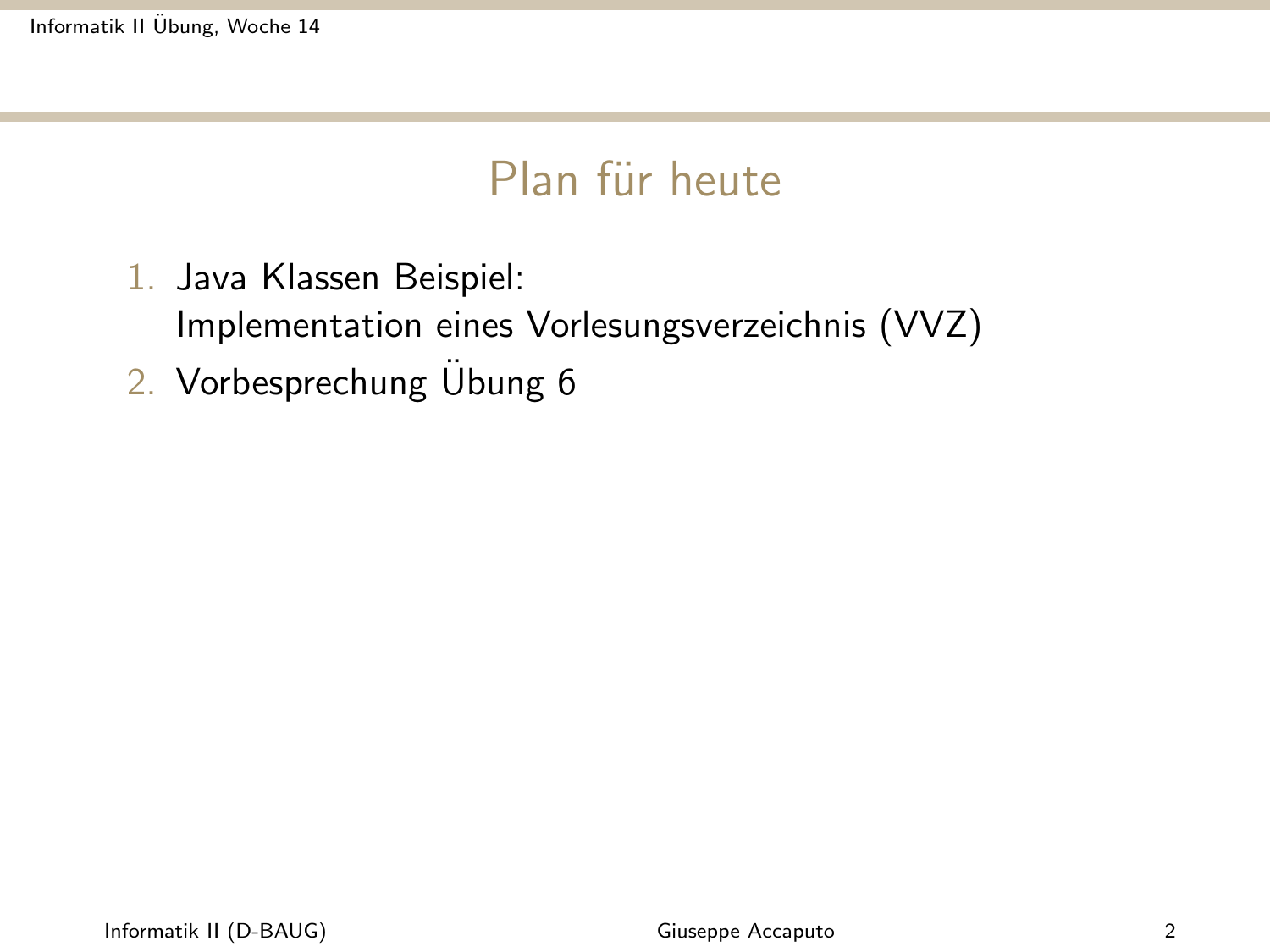<span id="page-2-0"></span>Informatik II [Ubung, Woche 14](#page-0-0) ¨ [Java Klassen Beispiel: Implementation eines Vorlesungsverzeichnis](#page-2-0)

## Was sollte unser VVZ anbieten?

Anforderungen:

- 1. Vorlesungen für das aktuelle Semester anzeigen
- 2. Informationen zu einzelnen Vorlesungen anzeigen
- 3. Eintragen von Vorlesungen ermöglichen
- 4. Studenten können sich für Vorlesungen anmelden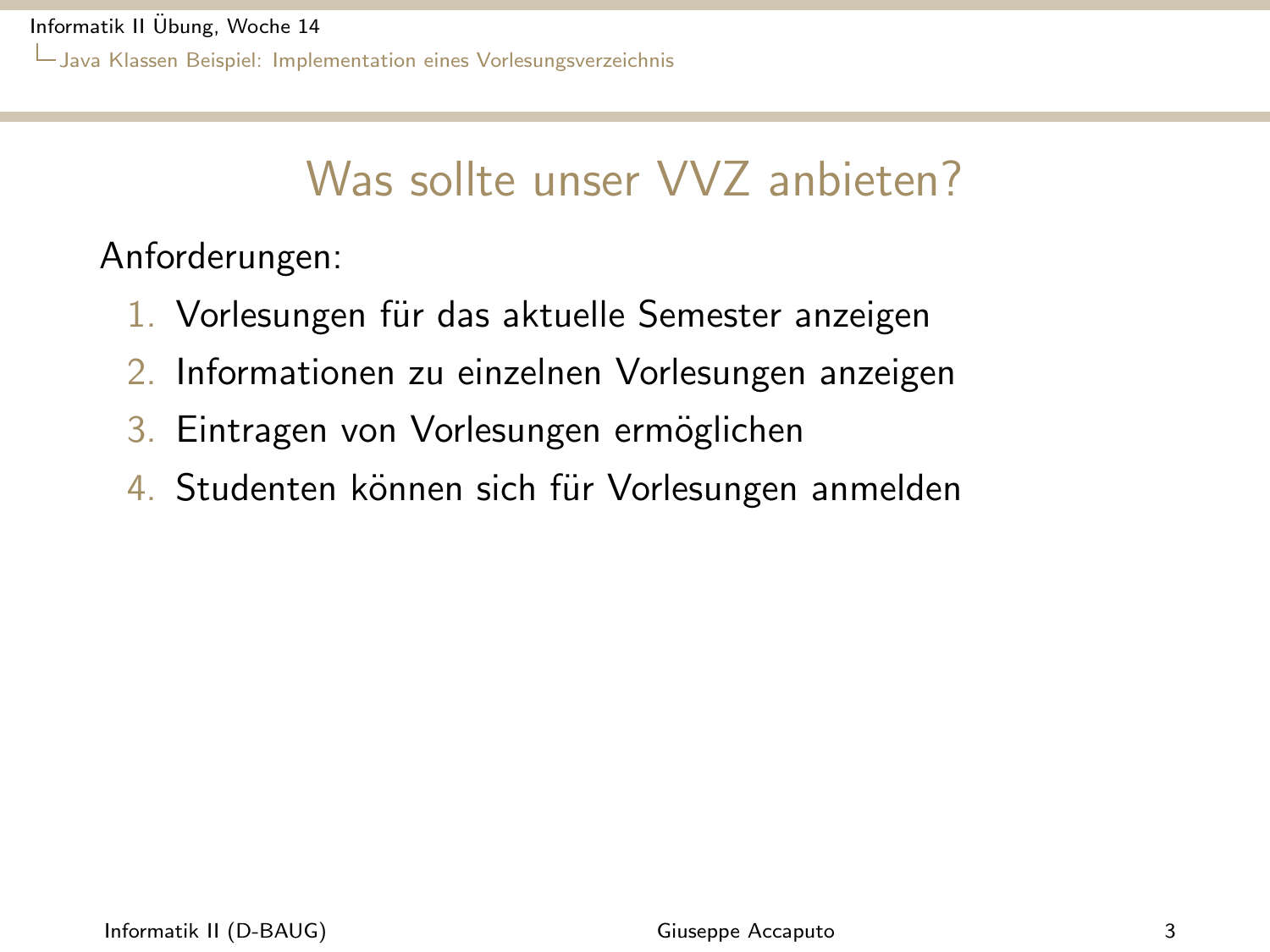<span id="page-3-0"></span>Informatik II [Ubung, Woche 14](#page-0-0) ¨

[Java Klassen Beispiel: Implementation eines Vorlesungsverzeichnis](#page-3-0)

### Welche Klassen benötigen wir?

- ▶ Vorlesungsverzeichnis
- $\blacktriangleright$  Student
- $\blacktriangleright$  Dozent
- $\blacktriangleright$  Vorlesung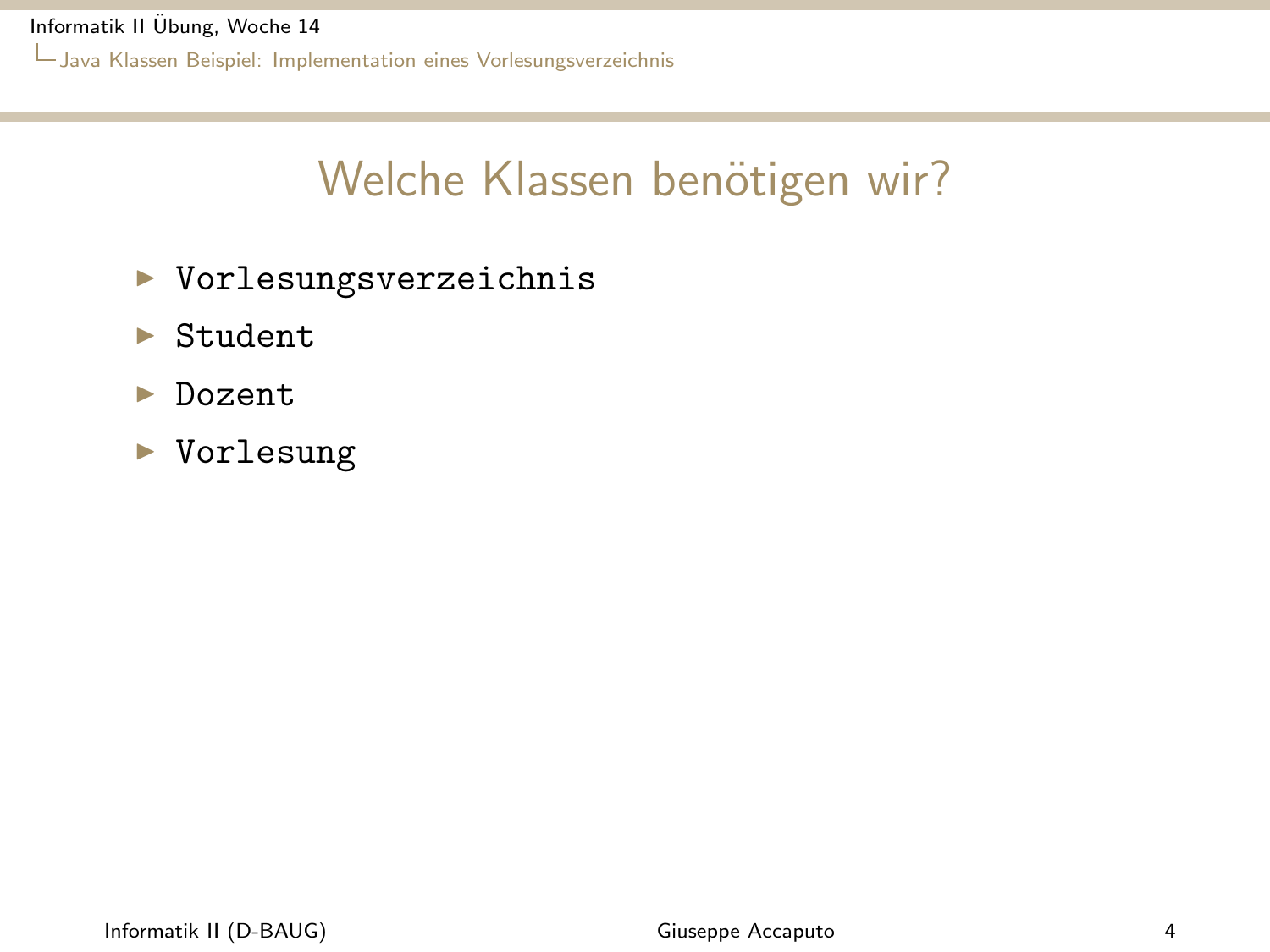<span id="page-4-0"></span>Informatik II [Ubung, Woche 14](#page-0-0) ¨ [Java Klassen Beispiel: Implementation eines Vorlesungsverzeichnis](#page-4-0)

## Definition der Klassen

#### Welche Variablen und Methoden benötigen wir pro Klasse?

Vorschläge!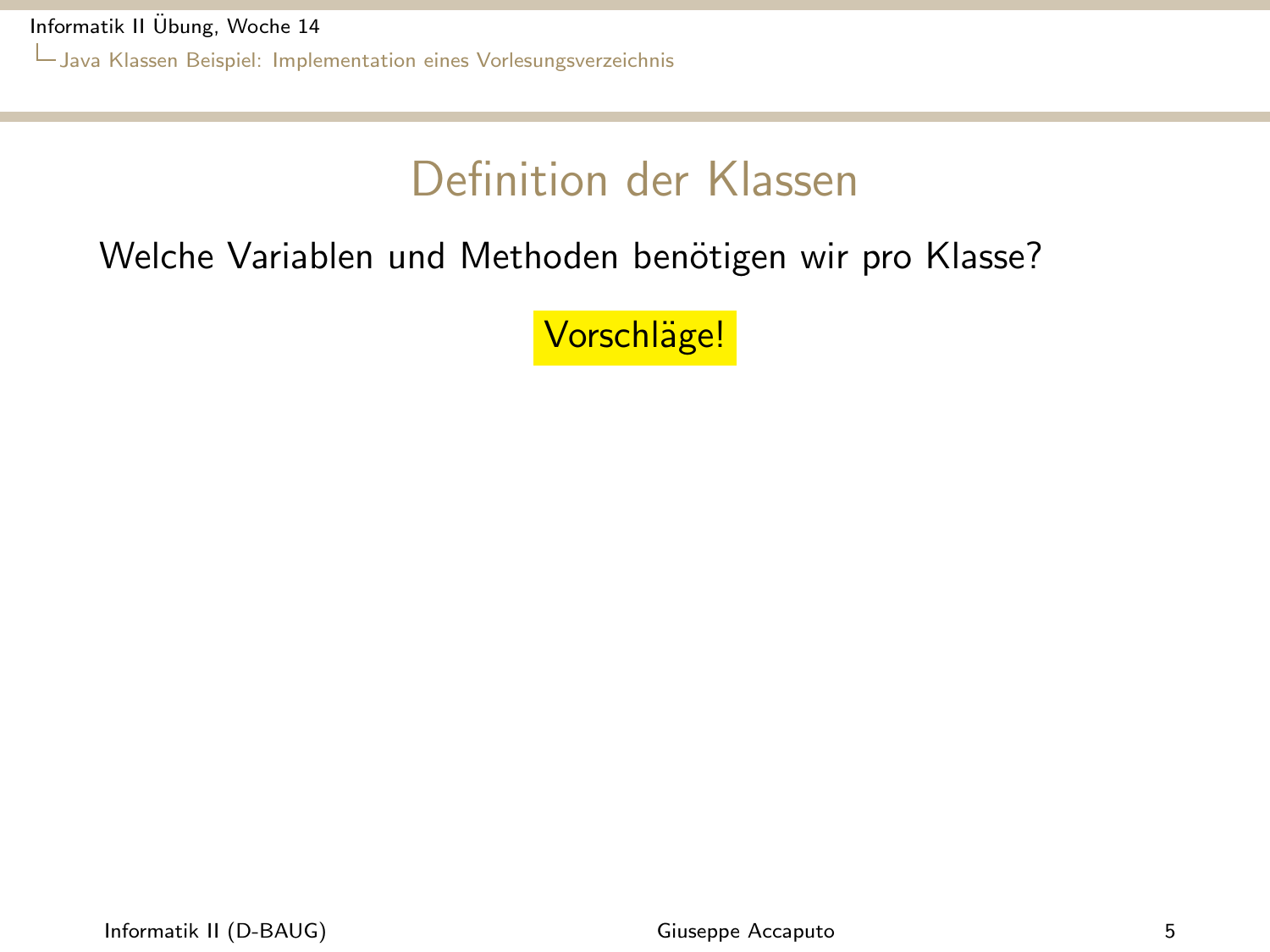### **Stack**

- <span id="page-5-0"></span>▶ Stapelspeicher: Arbeitet nach dem Last-In-First-Out-Prinzip (LIFO)
- $\blacktriangleright$  Bietet folgende Methoden an:
	- 1. Push: Legt das Objekt oben auf den Stapel
	- 2. Pop: Liefert das oberste Objekt und entfernt es vom Stapel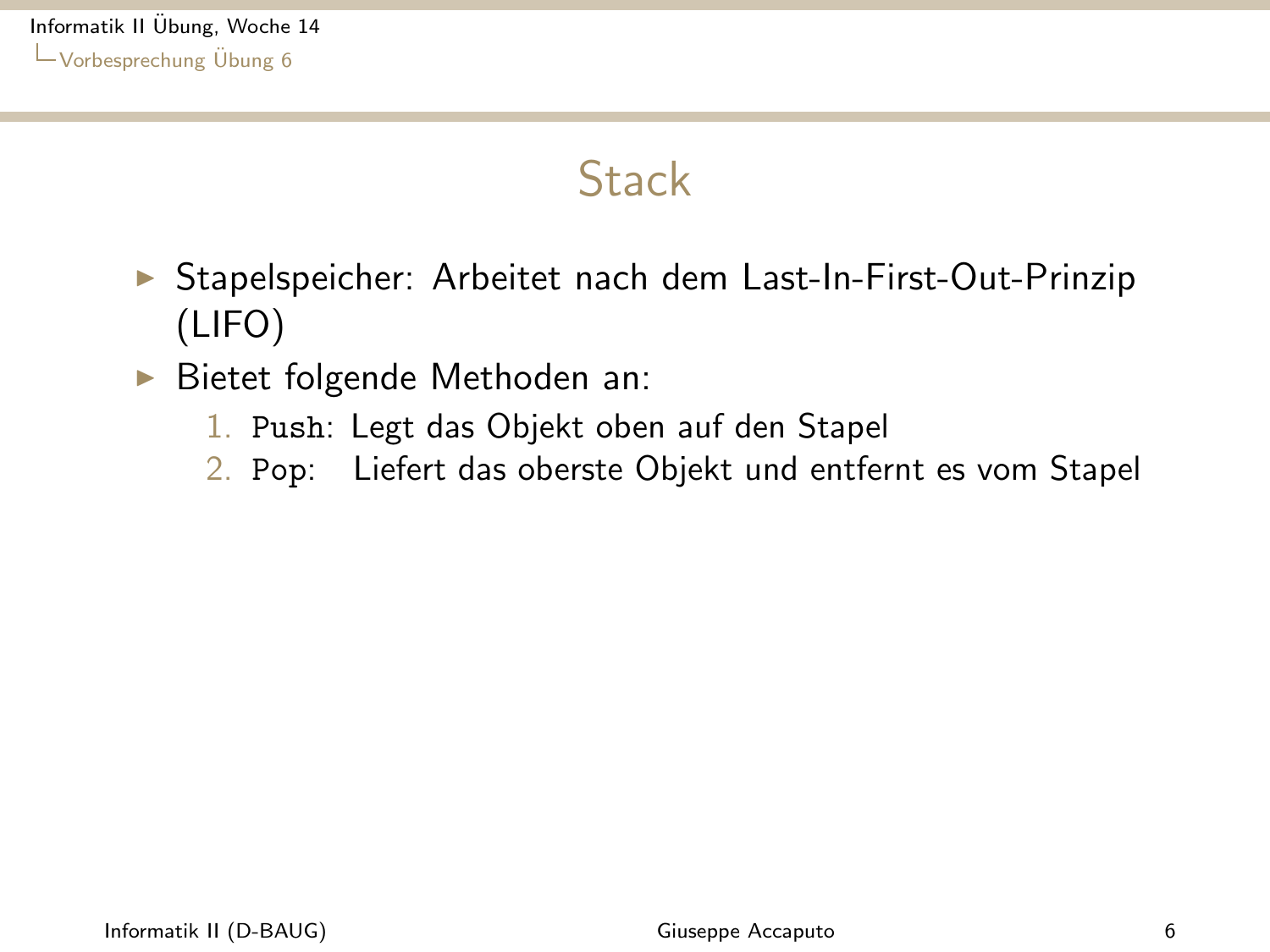### <span id="page-6-0"></span>Stack Implementation: Node Klasse

```
package Stack ;
class Node
{
    double value; // Data
    Node next; // Reference to next Node
    Node (double v, Node nxt) // Constructor
    {
        value = v;
        next = nxt;
    }
}
```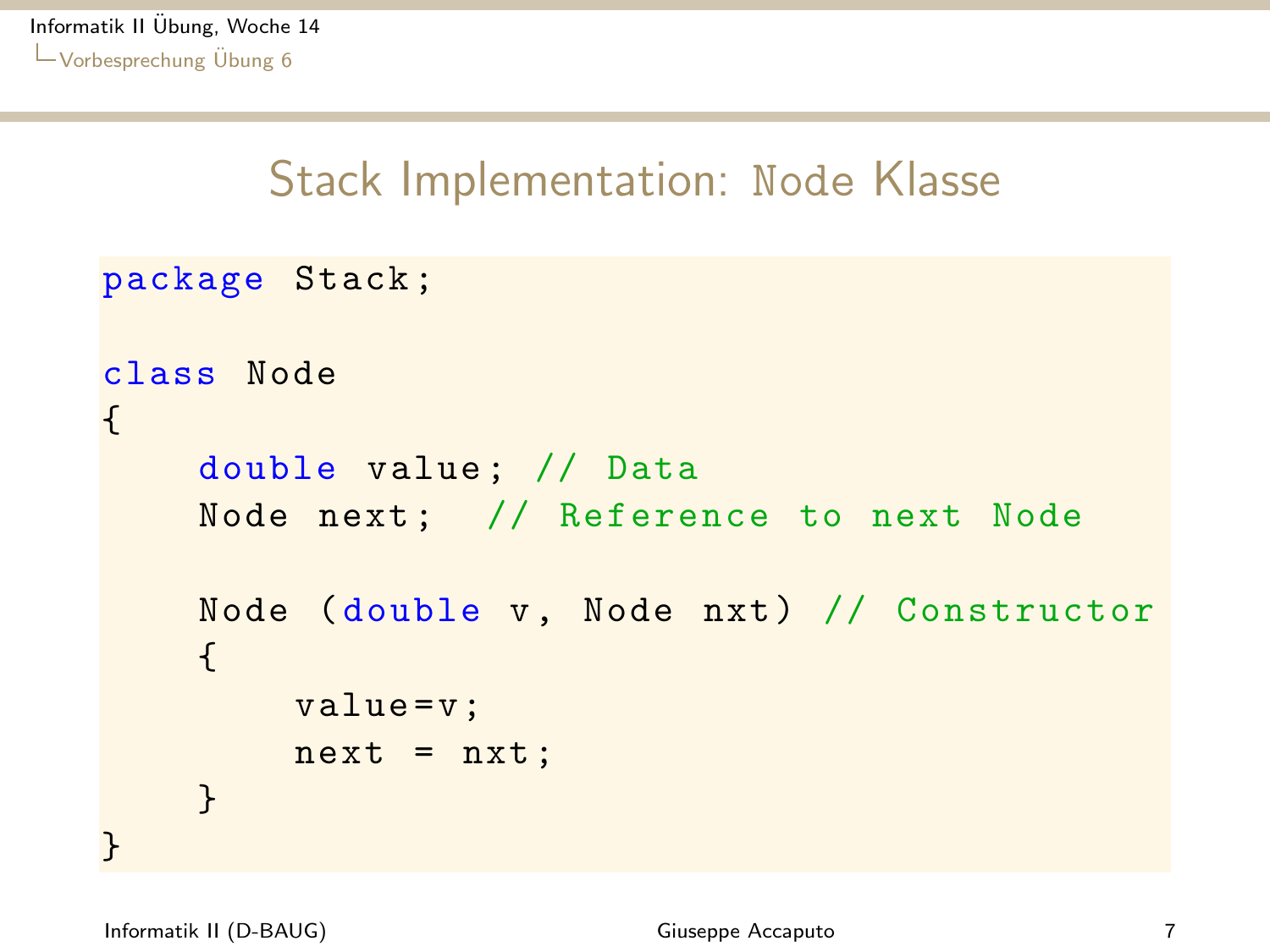### <span id="page-7-0"></span>Stack Implementation: Stack Klasse

```
package Stack ;
public class Stack {
    private Node top = null ;
    public void Push (double value) { ... }
    public double Pop() { ... }
}
```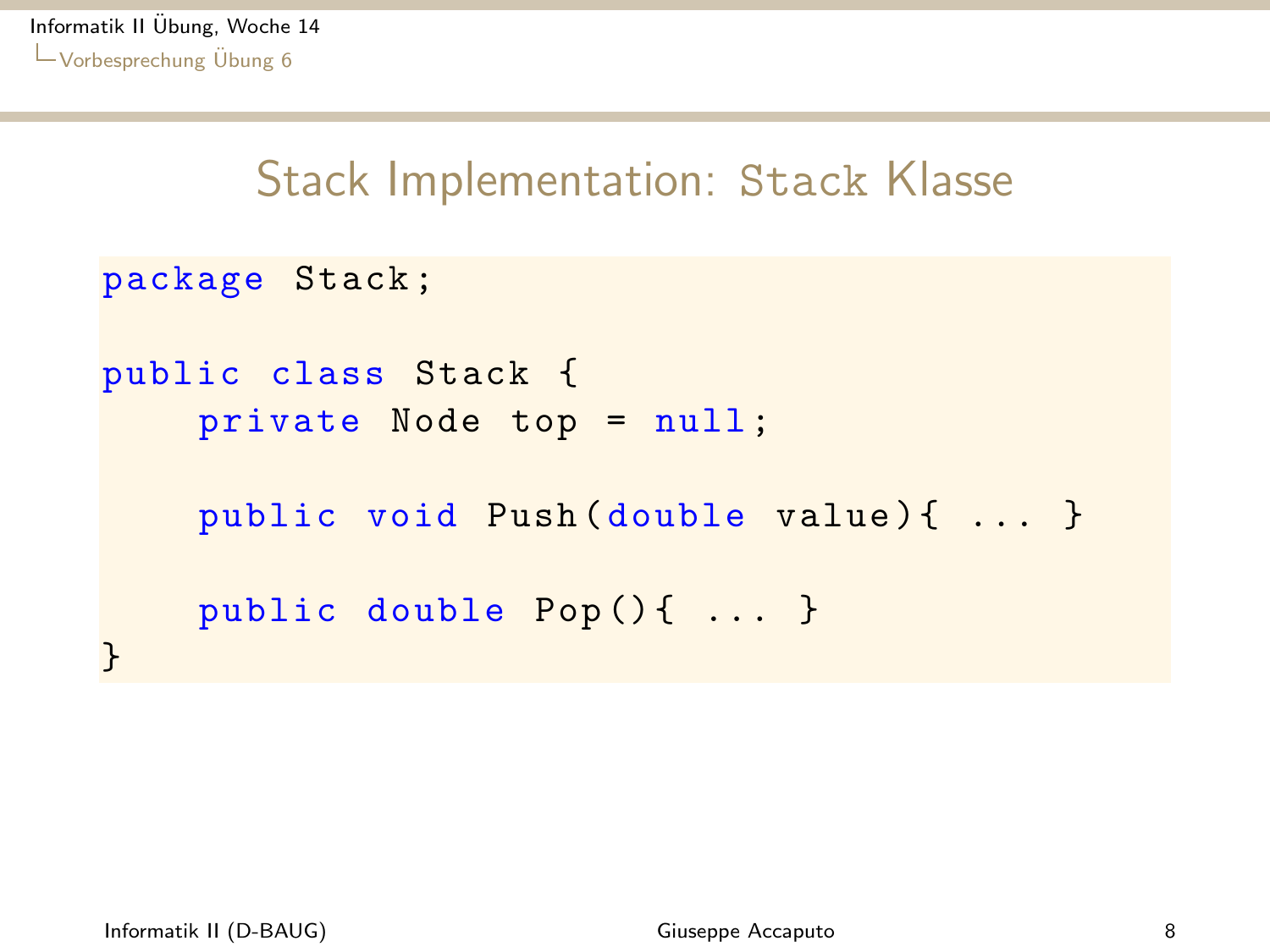### Beispiel Stack

<span id="page-8-0"></span>top = −→ val = 12 next = −→ val = 17 next = −→ val = 23 n. = null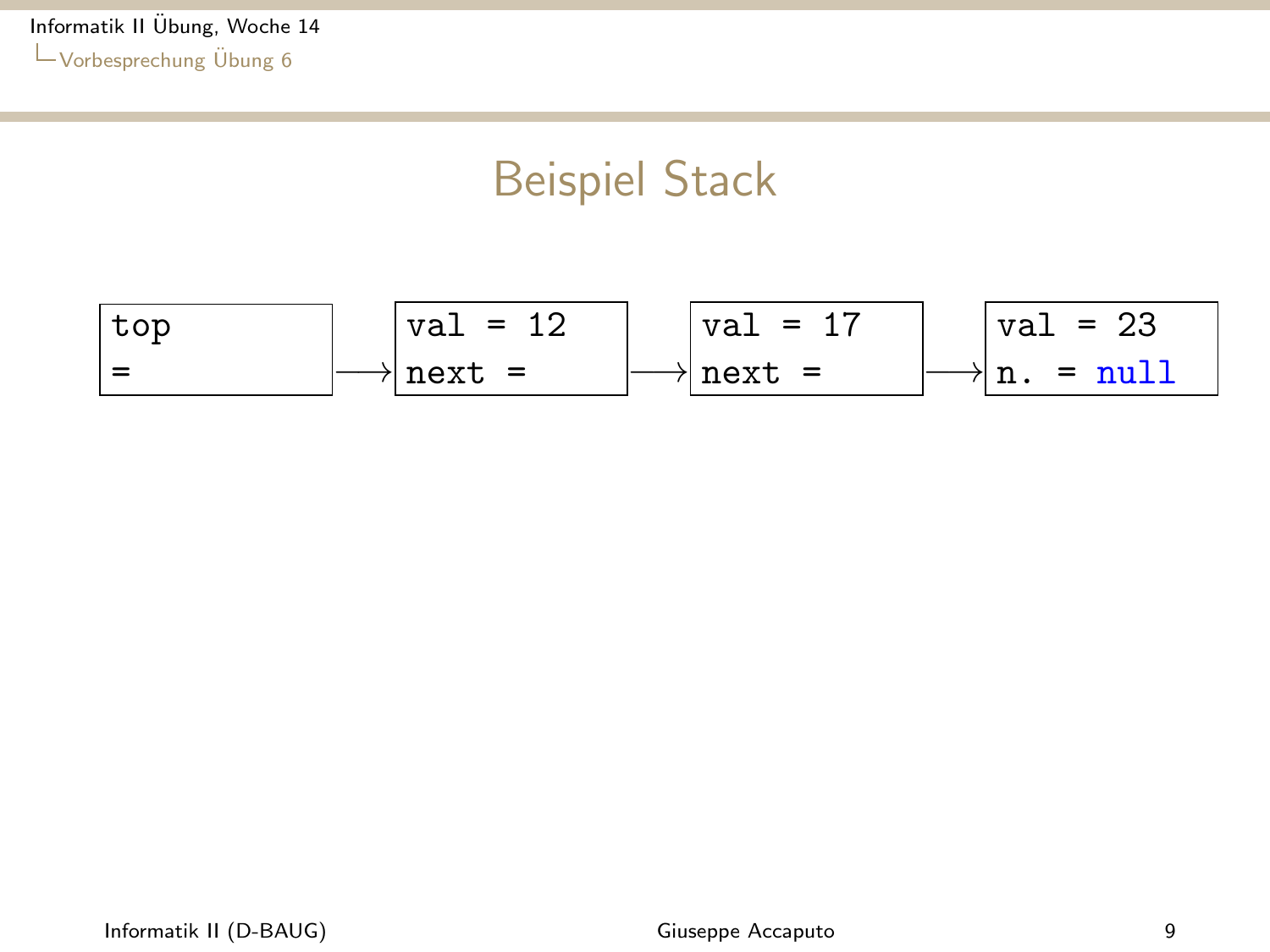### <span id="page-9-0"></span>Stack Implementation: Pop Methode

```
public double Pop () {
    double value = top . value ;
    top = top.next;return value
}
```
top = −→ val = 12 next = −→ val = 17 next = −→ val = 23 n. = null top = −→ val = 17 next = −→ val = 23 n. = null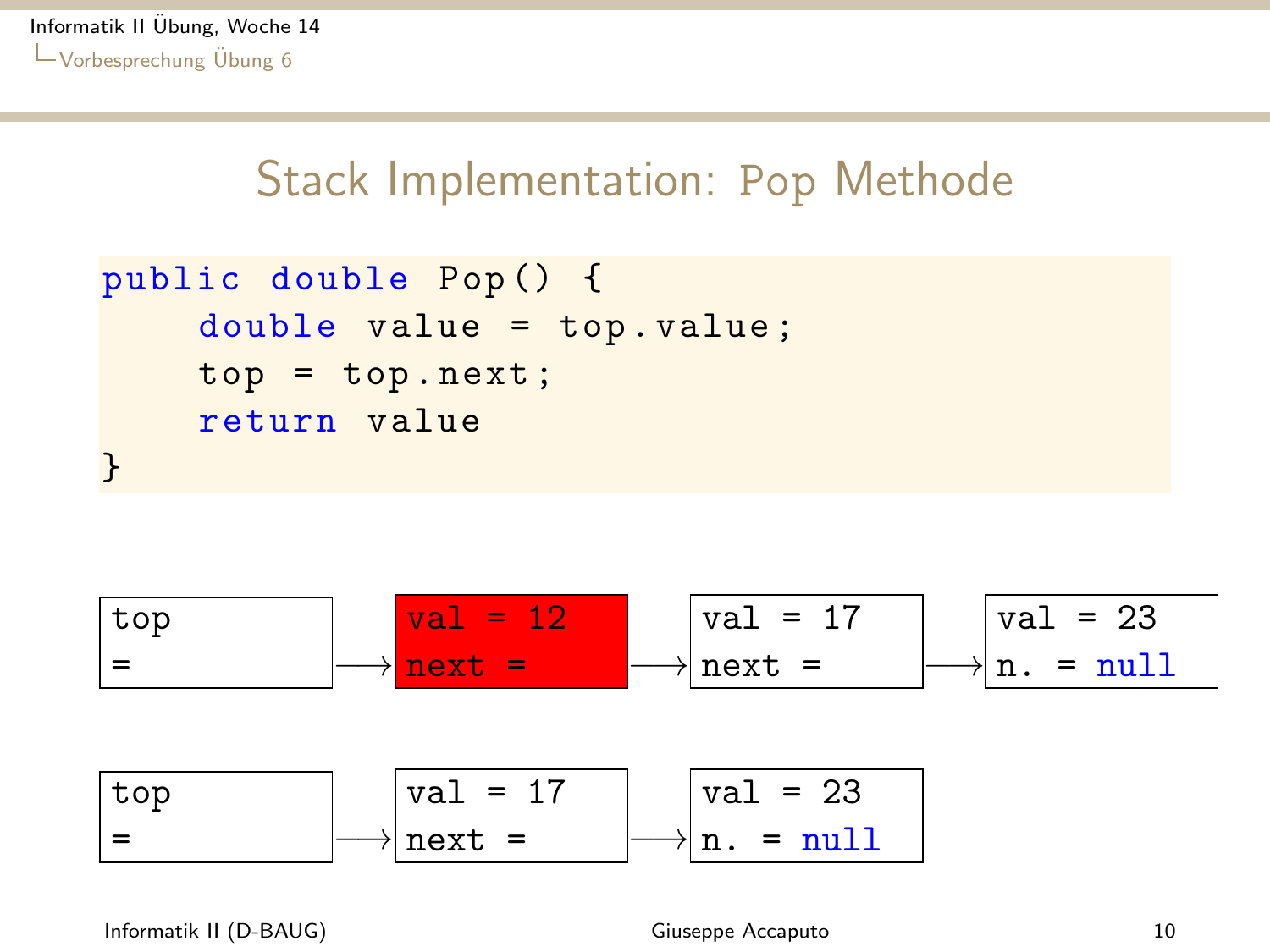### <span id="page-10-0"></span>Stack Implementation: Push Methode

```
public void Push (double val) {
    Node next = new Node(val, top);top = next;}
```
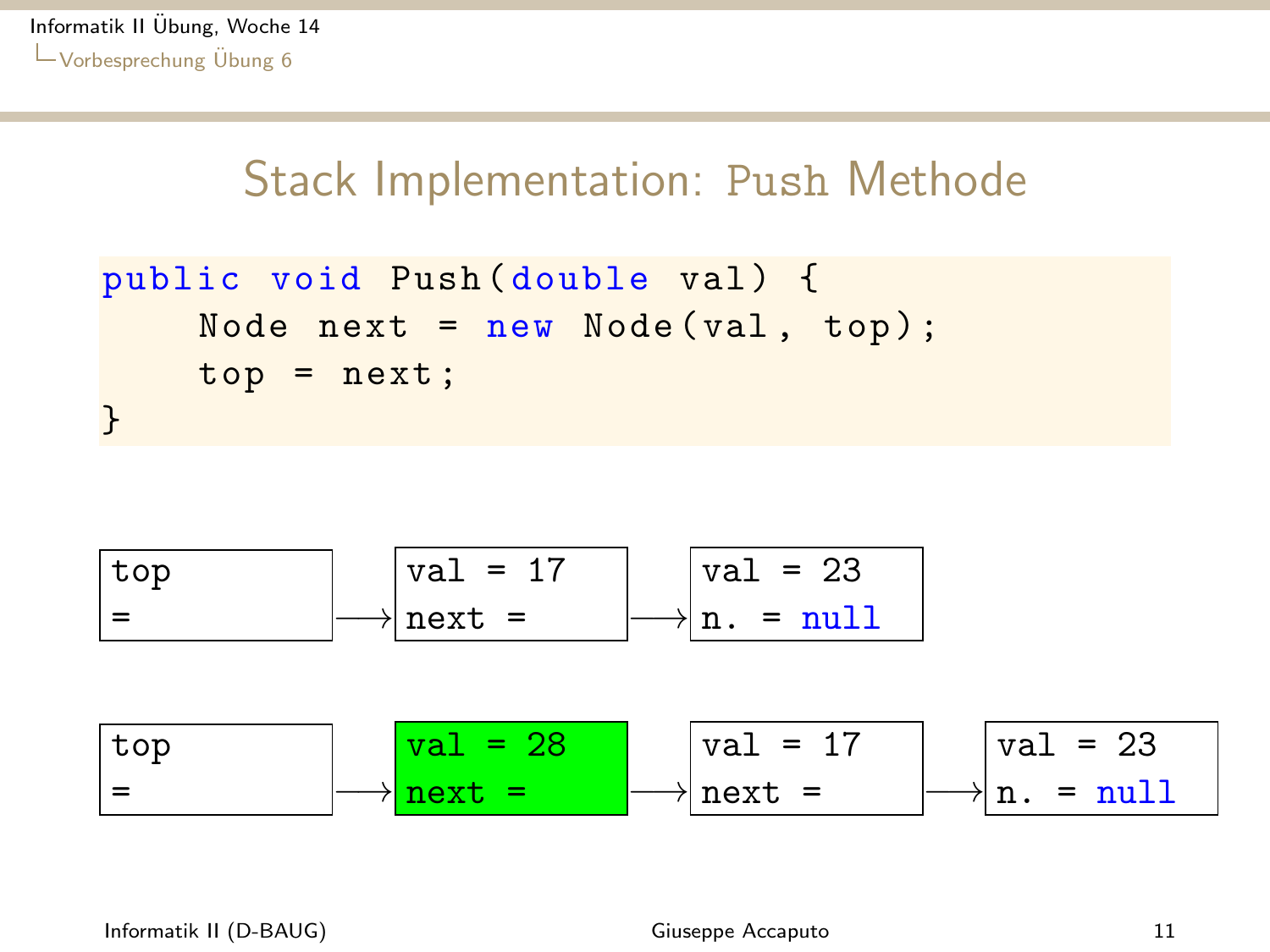```
public void print ()
{
     Node t = top;while ( t \mid = null ){
          t . print () ;
          t = t \cdot next;}
}
```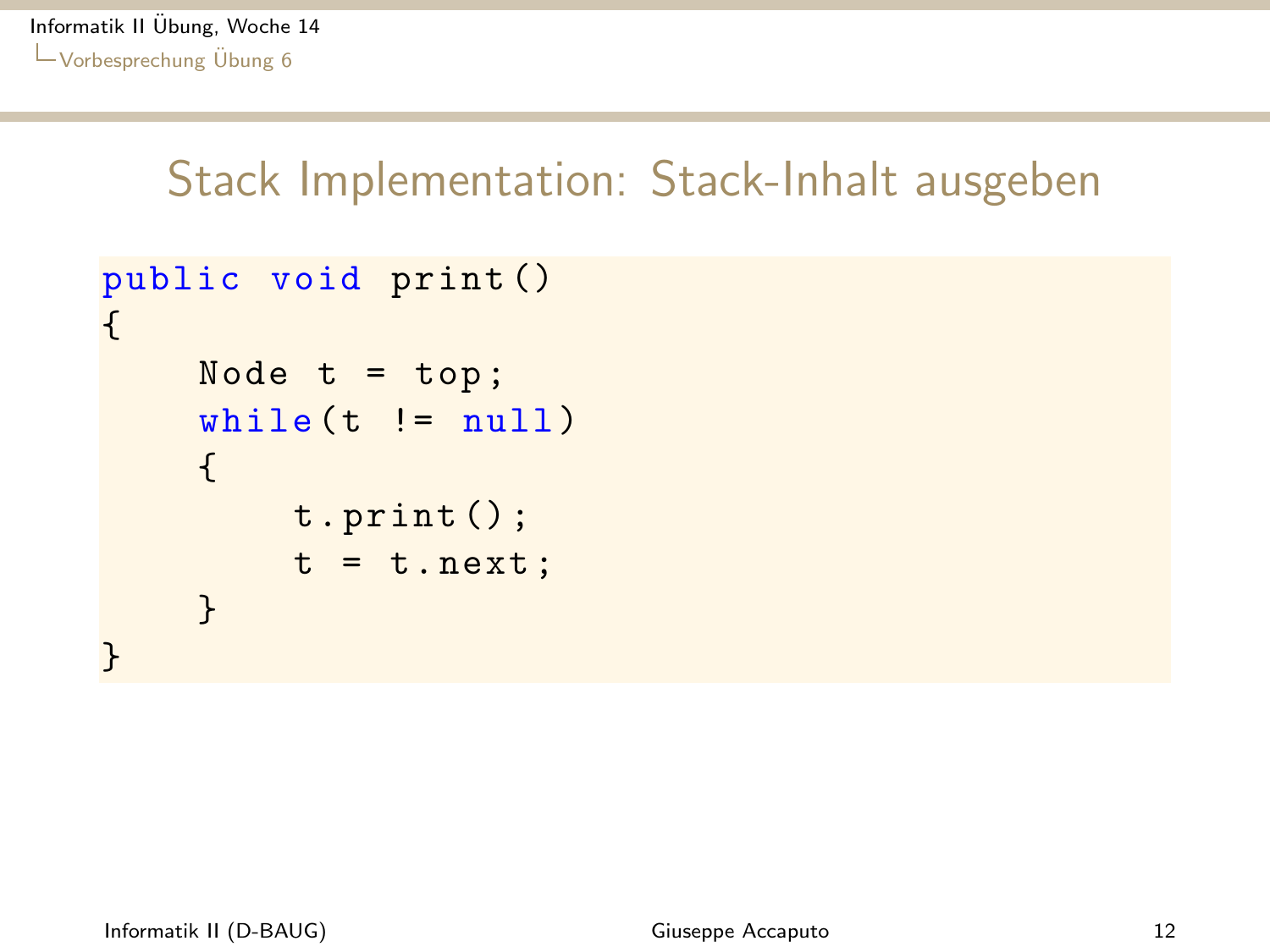<span id="page-12-0"></span>
$$
\begin{array}{|c|c|c|c|c|c|c|c|}\n\hline \text{top} & \text{val} = 28 & \text{val} = 17 & \text{val} = 23 \\
\hline \end{array}
$$
\n
$$
\begin{array}{|c|c|c|c|c|c|c|c|}\n\hline \text{val} = 23 & \text{next} = & \text{null} \\
\hline \end{array}
$$

Konsole: 28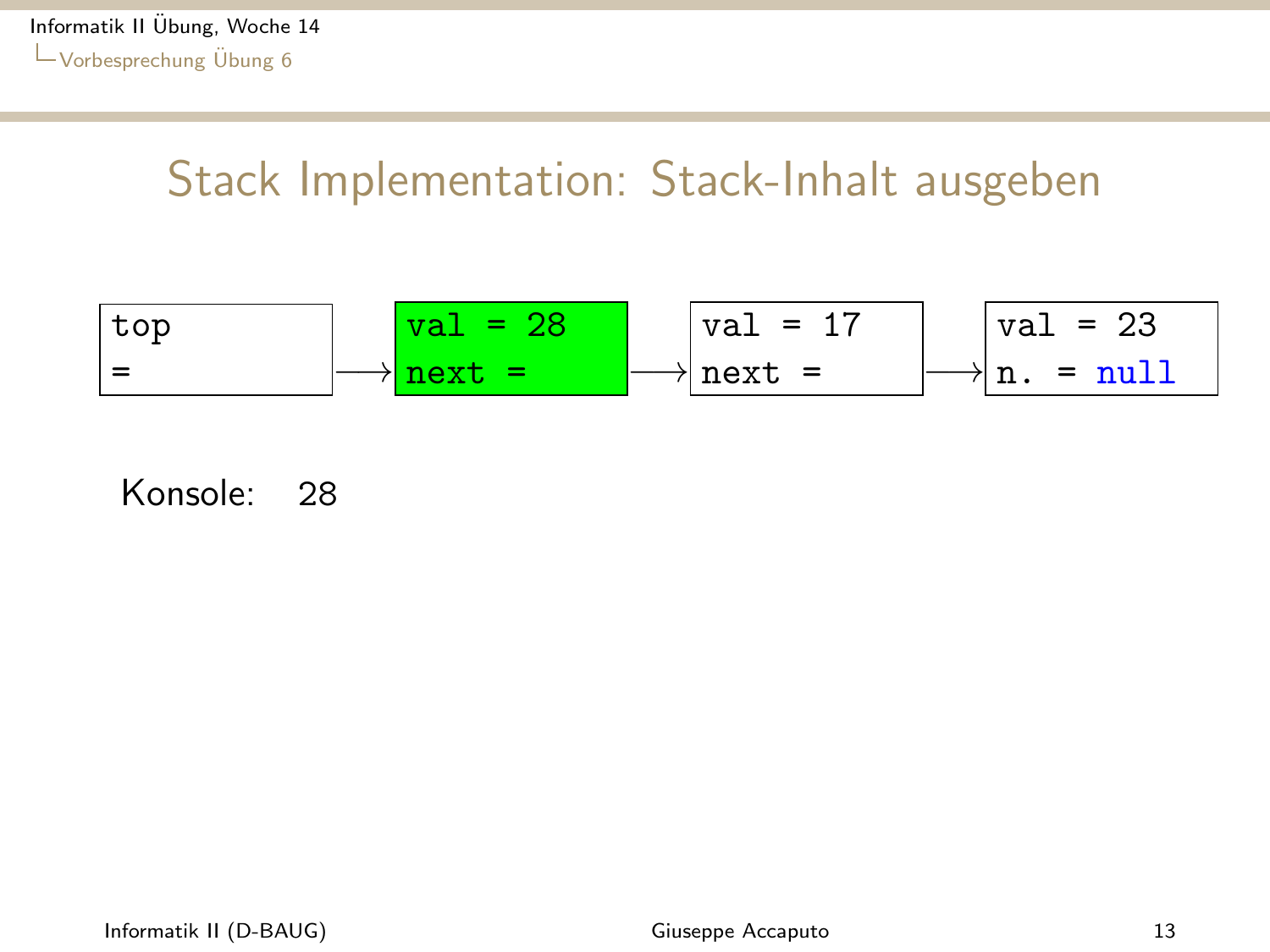<span id="page-13-0"></span>top = −→ val = 28 next = −→ val = 17 next = −→ val = 23 n. = null

#### Konsole: 28 17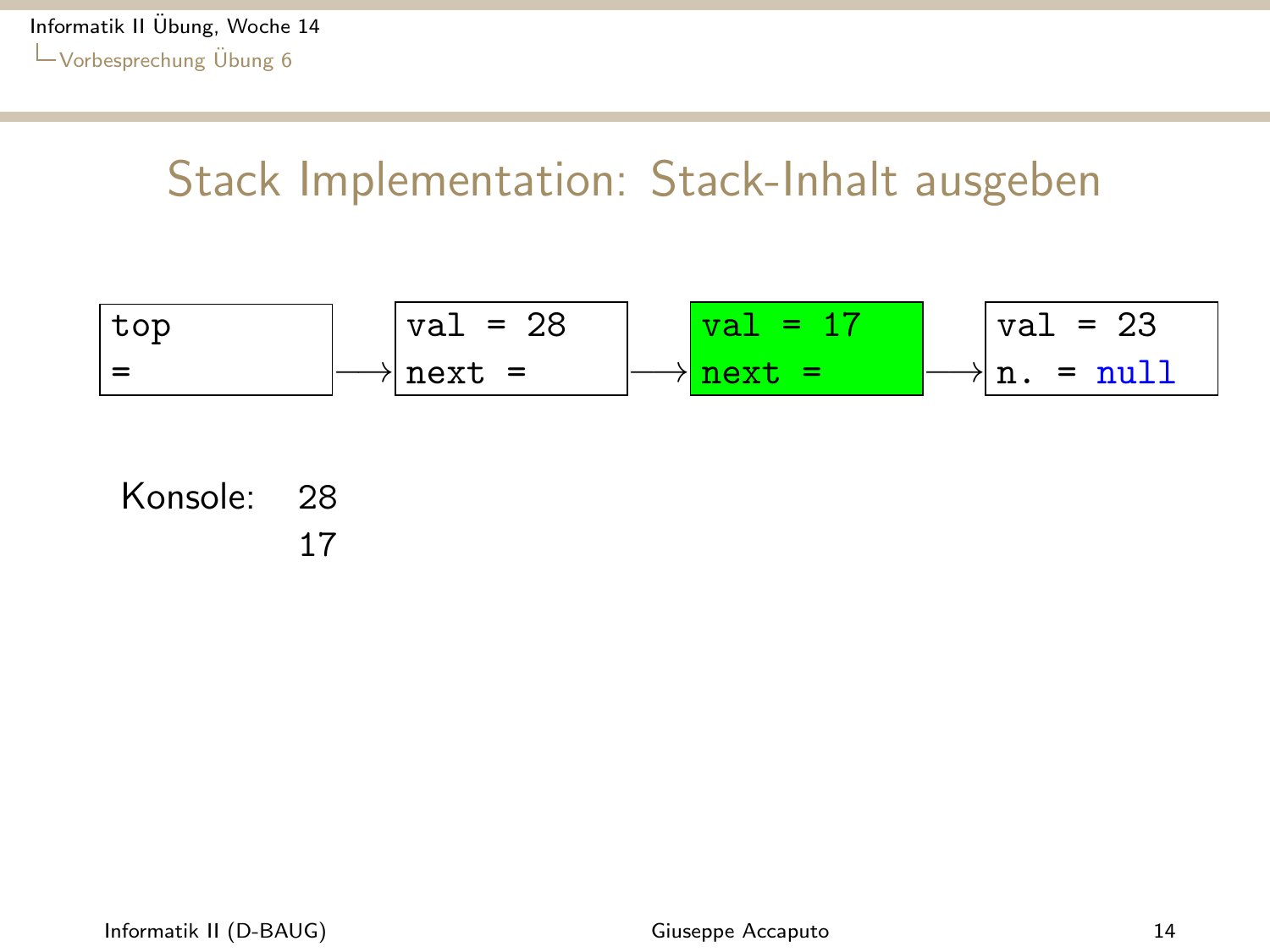<span id="page-14-0"></span>top = −→ val = 28 next = −→ val = 17 next = −→ val = 23 n. = null

| Konsole: 28 |    |
|-------------|----|
|             | 17 |
|             | 23 |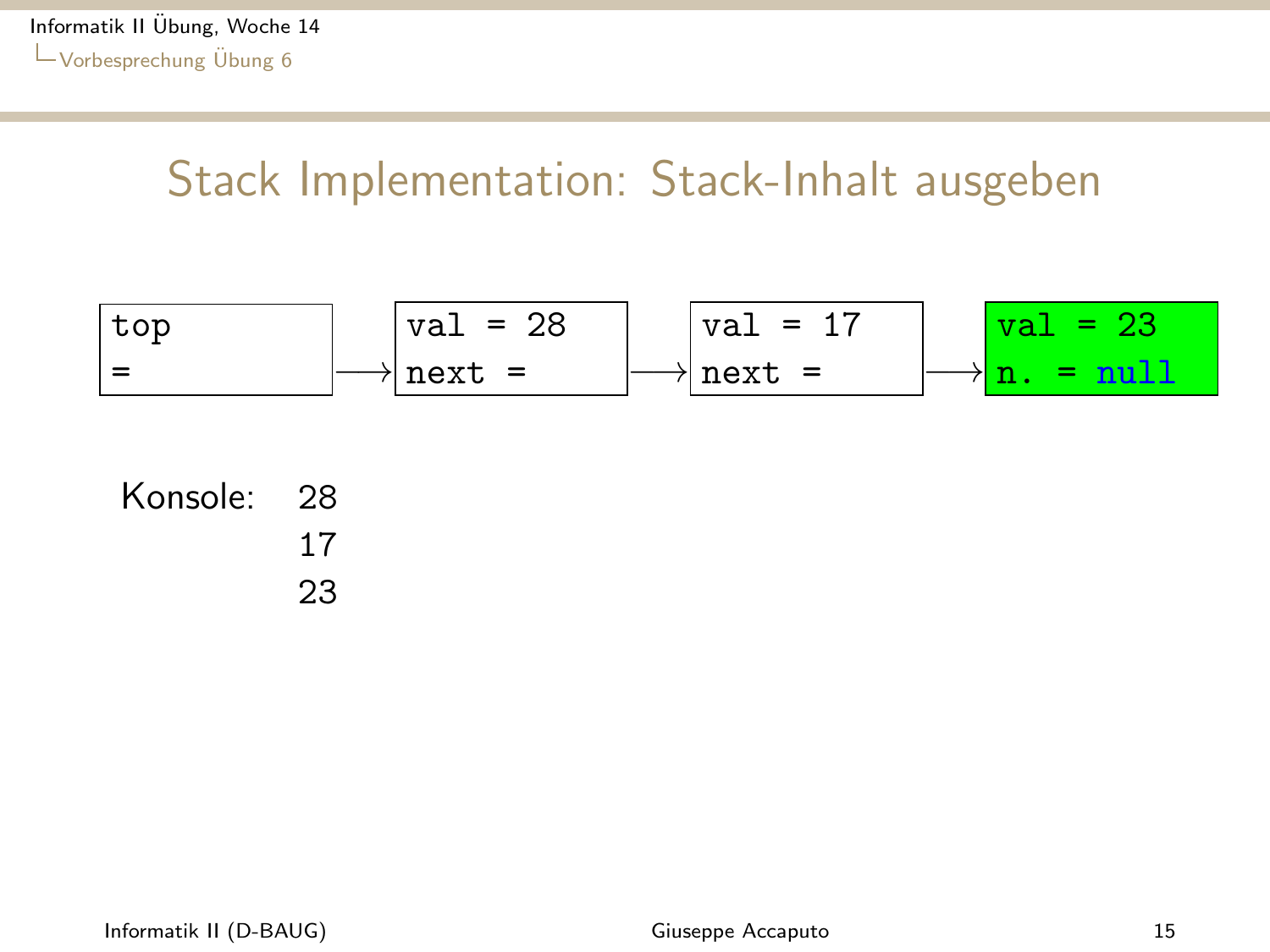```
public void print_reverse ()
{
    Node t = top;if (t != null)print_recurse(t);
}
private void print_recurse ( Node nxt ) {
    if(nxt := null)print_recurse ( nxt . next ) ;
    nxt . print () ;
}
```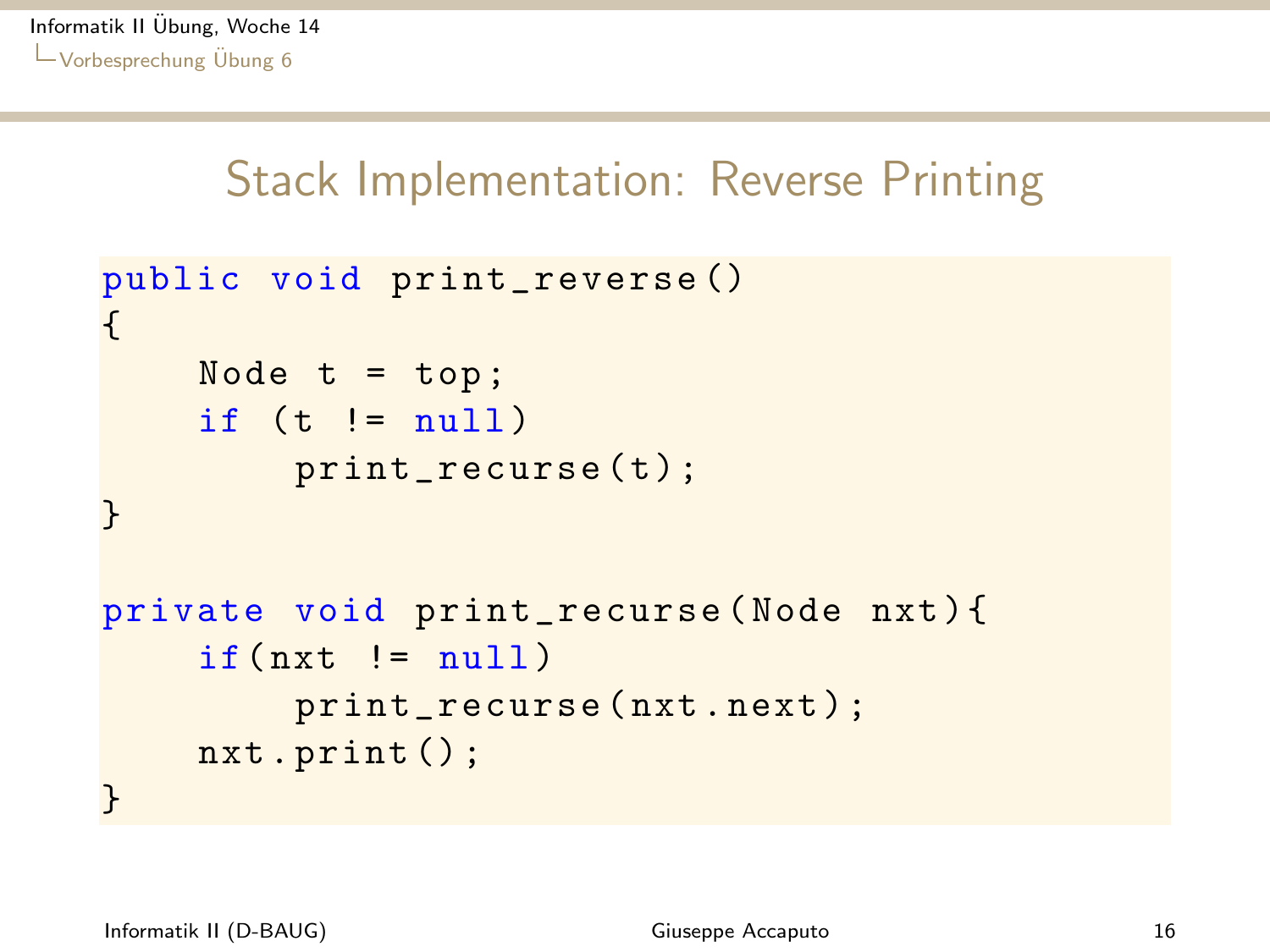<span id="page-16-0"></span>top = −→ val = 28 next = −→ val = 17 next = −→ val = 23 n. = null

Funktionsaufruf:

print\_recurse (top);

Rekursions-Stapel

print\_recurse(top)

Informatik II (D-BAUG) and the control of the control of Giuseppe Accaputo 17 and 17 and 17 and 17 and 17 and 17 and 17 and 17 and 17 and 17 and 17 and 17 and 17 and 17 and 17 and 17 and 17 and 17 and 17 and 17 and 17 and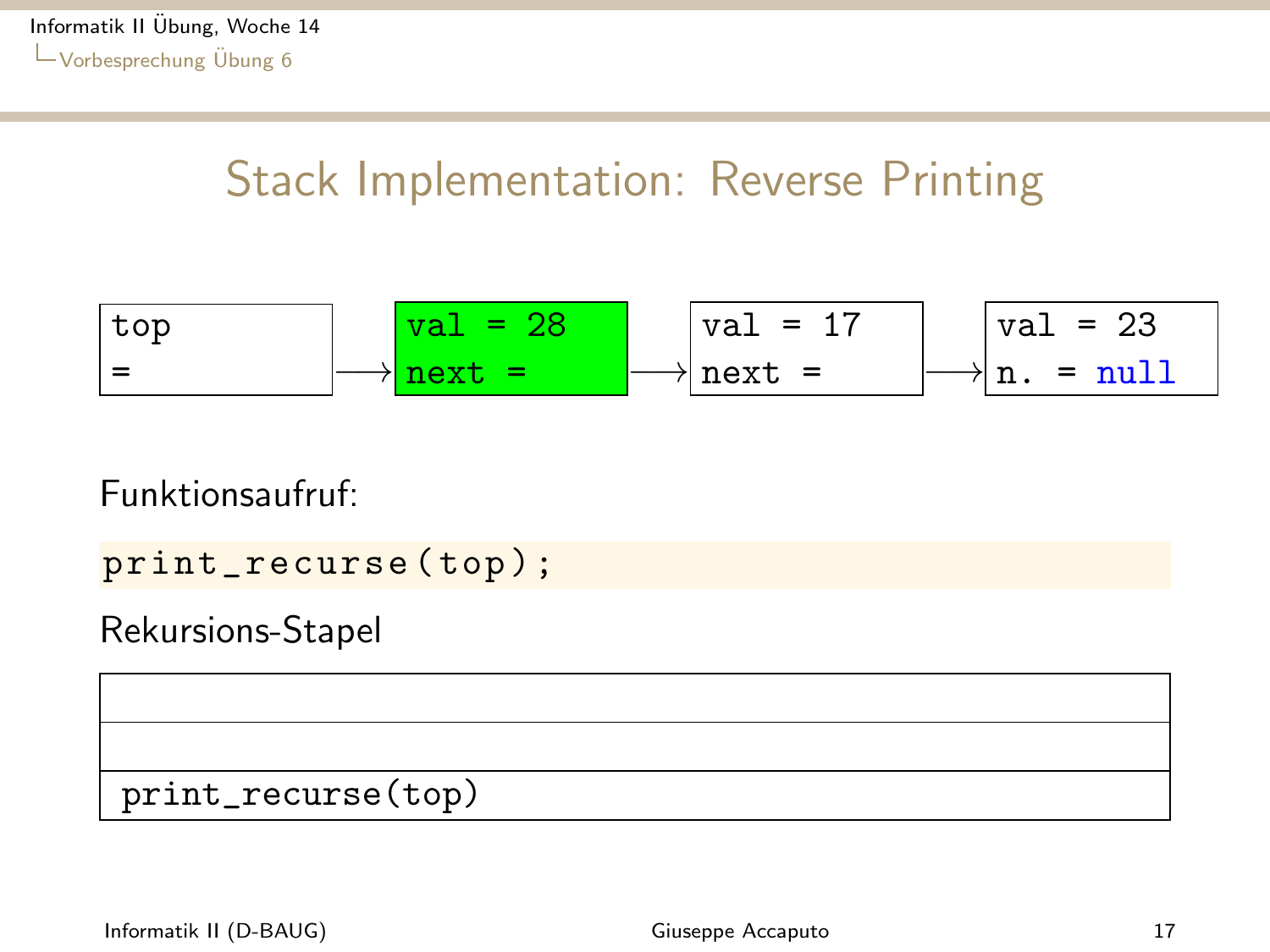<span id="page-17-0"></span>top = −→ val = 28 next = −→ val = 17 next = −→ val = 23 n. = null

#### Rekursions-Stapel

| print_recurse(Node17) |
|-----------------------|
| print_recurse(top)    |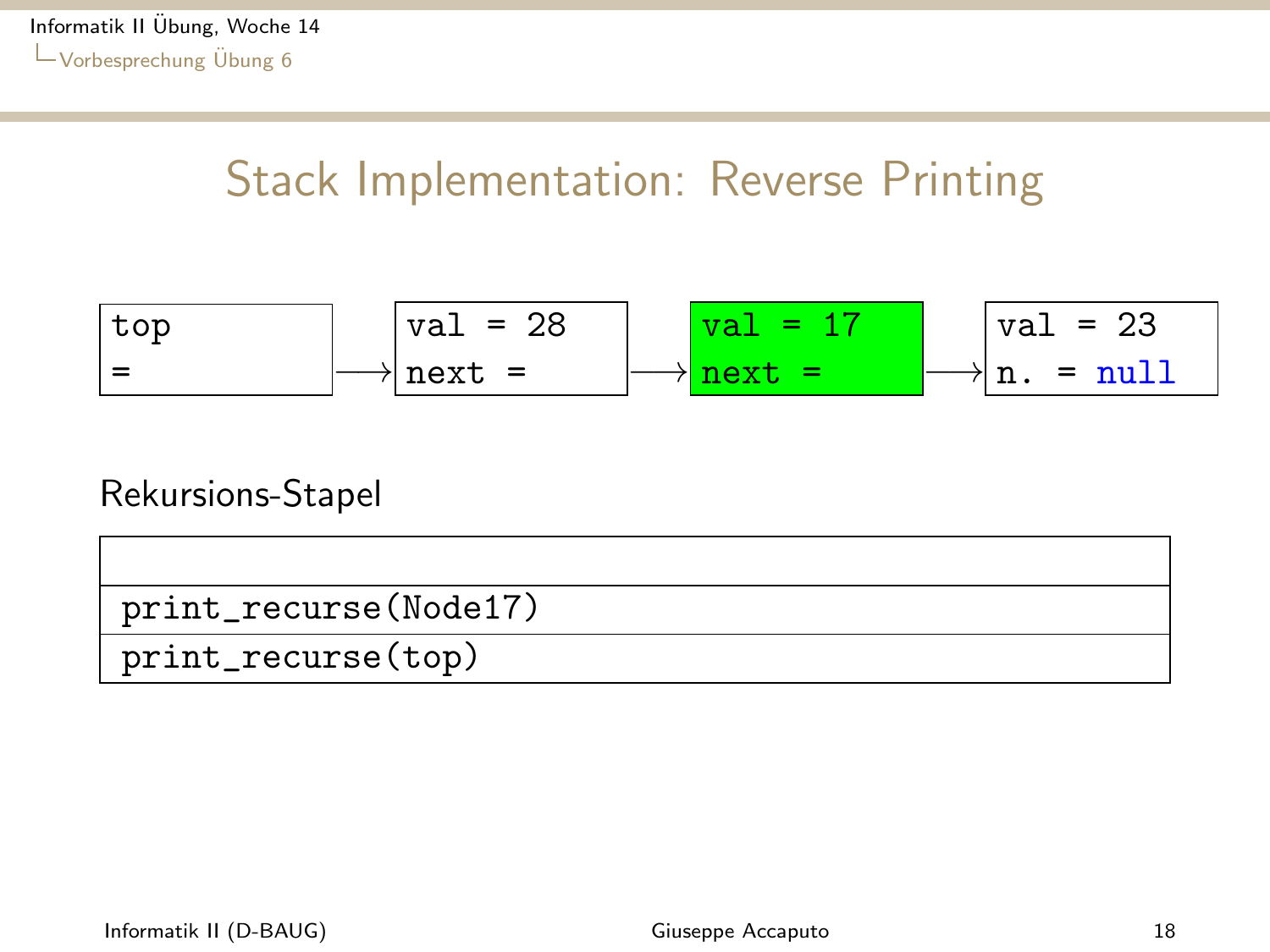<span id="page-18-0"></span>top = −→ val = 28 next = −→ val = 17 next = −→ val = 23 n. = null

#### Rekursions-Stapel

| print_recurse(Node23) |
|-----------------------|
| print_recurse(Node17) |
| print_recurse(top)    |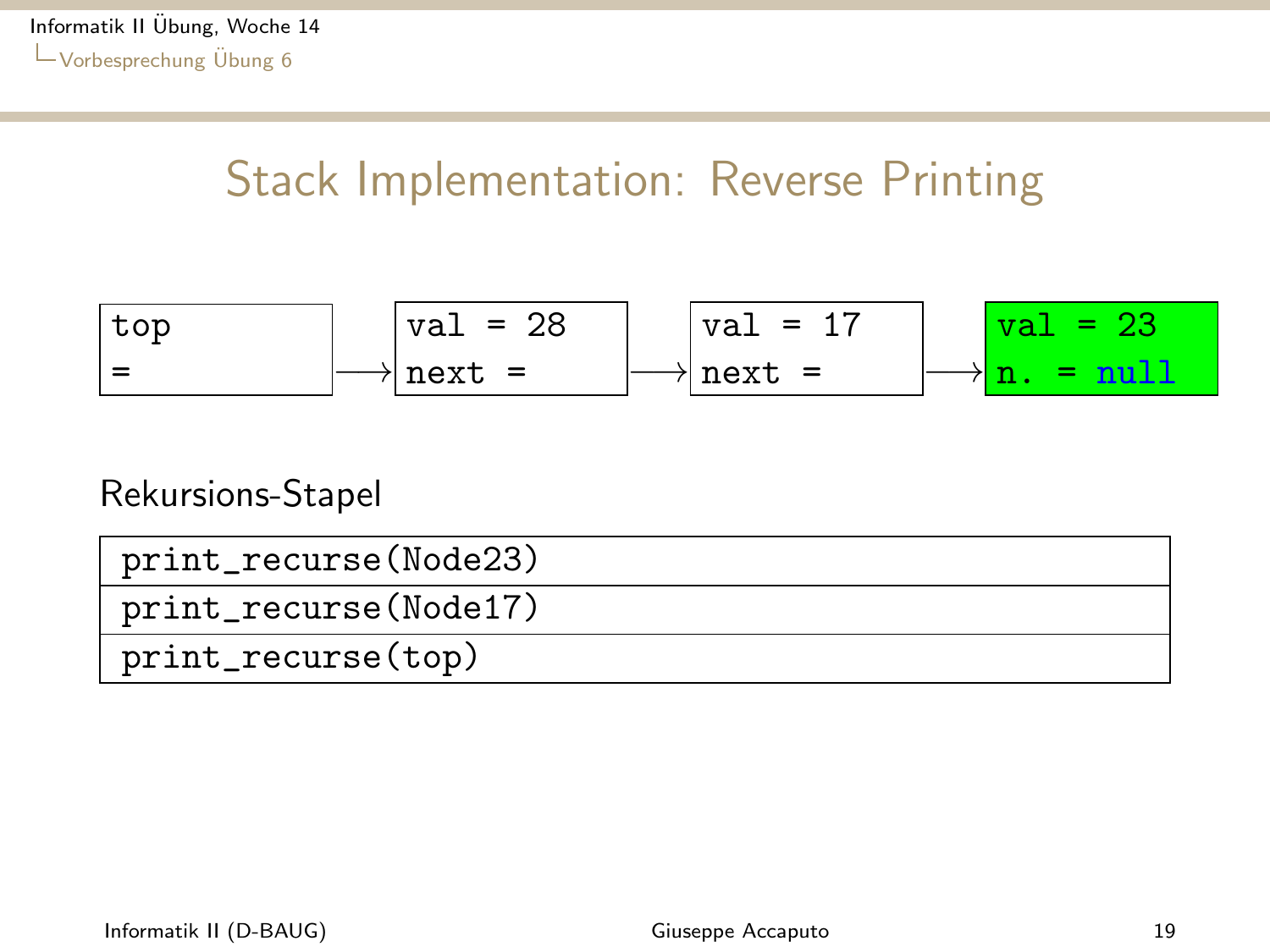<span id="page-19-0"></span>Rekursions-Stapel

| print_recurse(Node23) |
|-----------------------|
| print_recurse(Node17) |
| print_recurse(top)    |

Die Abbruchbedingung wurde nun nach dem Aufruf von print\_recurse(Node23) erreicht, da Node23.next == null. In einem nächsten Schritt beginnt nun die Abarbeitung des Stapels von oben nach unten, begonnen bei print\_recurse(Node23).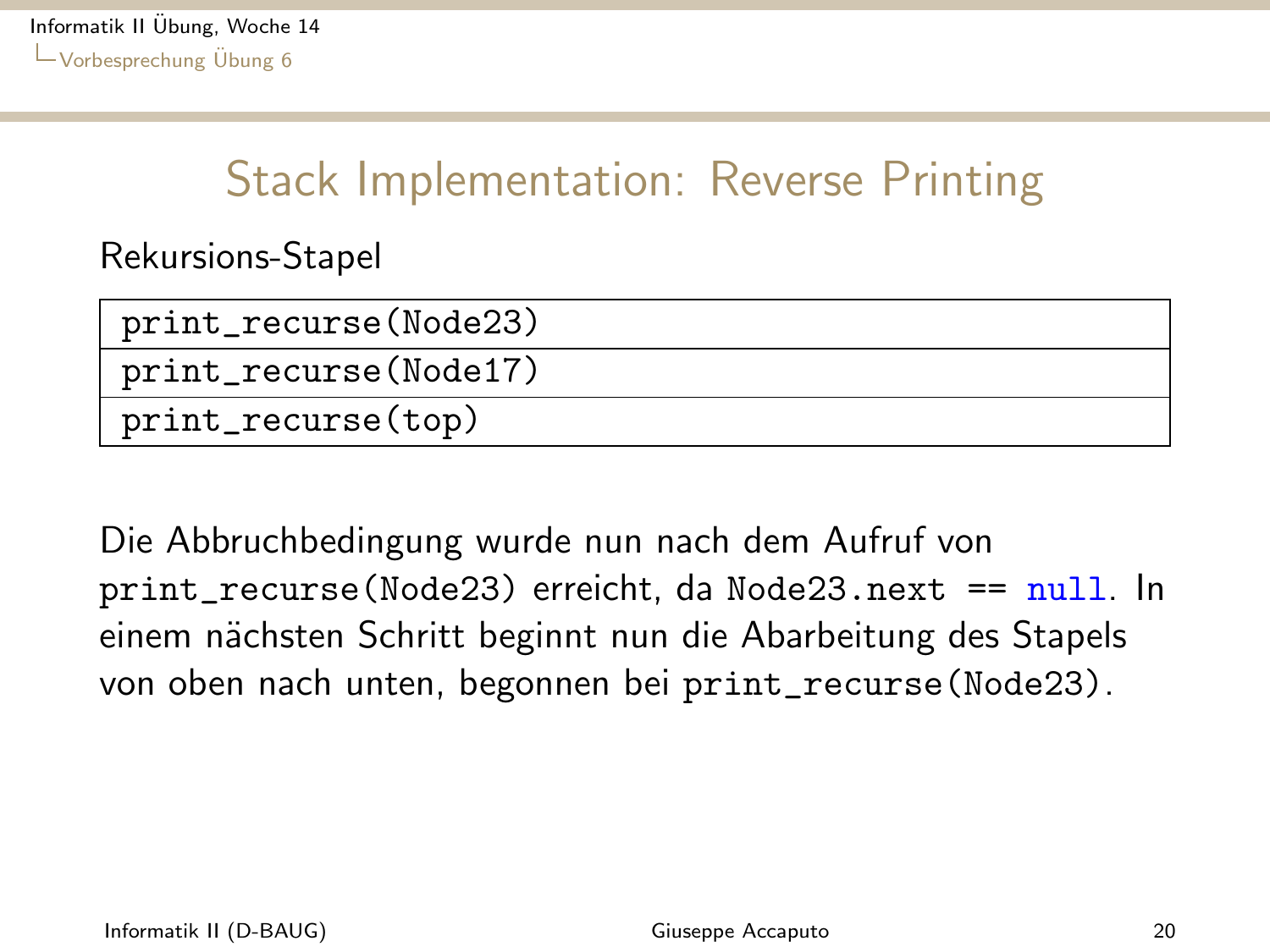<span id="page-20-0"></span>Rekursions-Stapel

| print_recurse(Node23) |
|-----------------------|
| print_recurse(Node17) |
| print_recurse(top)    |

Abarbeitung:



Konsole:

Informatik II (D-BAUG) and the control of the control of Giuseppe Accaputo 21 and 21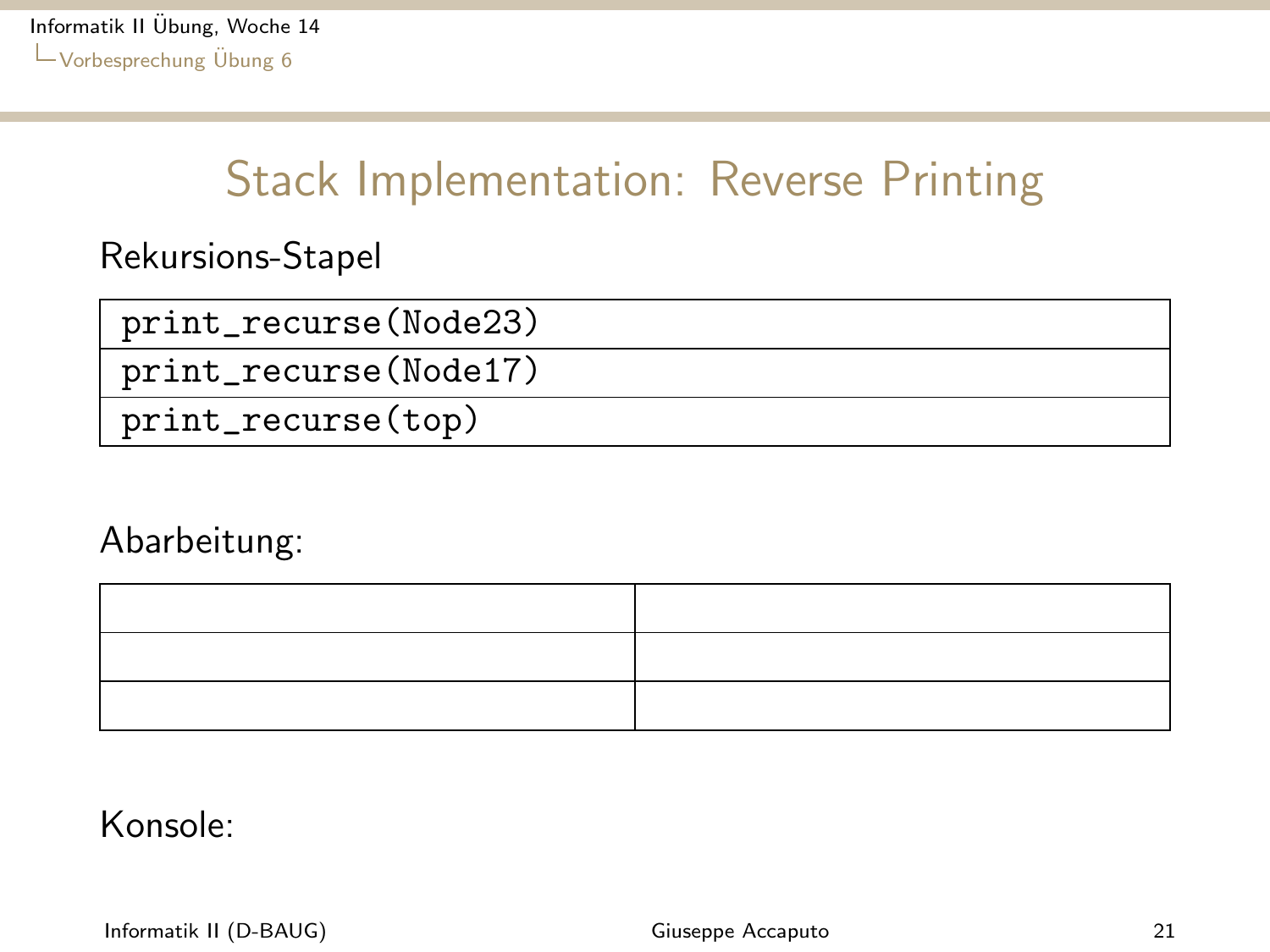<span id="page-21-0"></span>Rekursions-Stapel

print\_recurse(Node17)

print\_recurse(top)

Abarbeitung:

| print_recurse(Node23) | Node23.print() |
|-----------------------|----------------|

Konsole: 23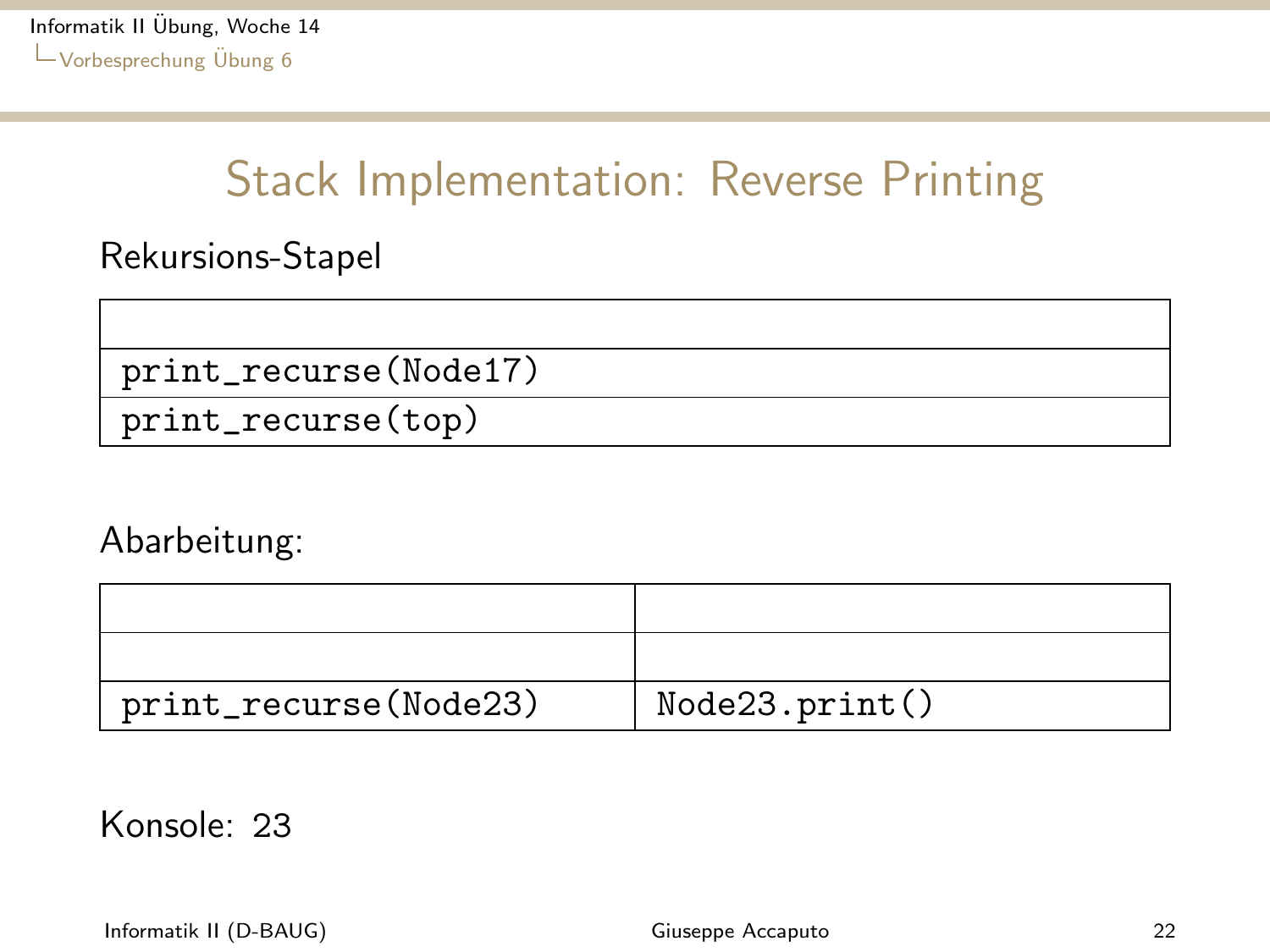<span id="page-22-0"></span>Rekursions-Stapel

print\_recurse(top)

Abarbeitung:

| print_recurse(Node17) | Node17.print() |
|-----------------------|----------------|
| print_recurse(Node23) | Node23.print() |

Konsole: 23, 17